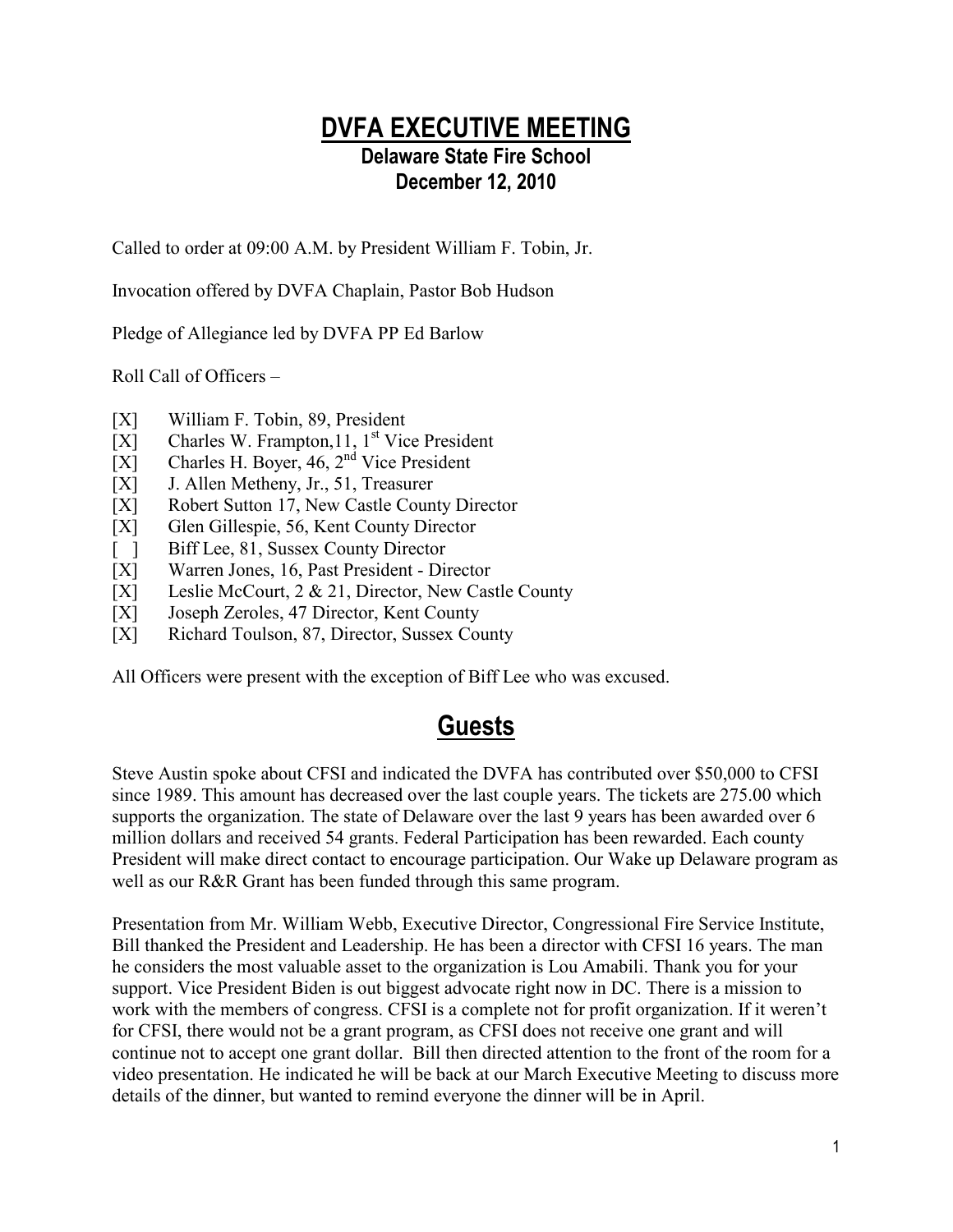## **Report of Officers**

President Tobin- asked if anyone saw the CBS broadcast of the National Fallen Firefighters. If you haven't it is available on the DVFA website, he encourages everyone to take a look as it is a very powerful and moving presentation.

First Vice President Frampton- Indicated his report was in written form, and thanked everyone for their cards and flowers, as well as all the support he has been given. Indicated there were 6 applicants for the R&R Coordinator.

Second Vice President Boyer- There were 15 applicants for the Executive Manager Position. The committee will be meeting this week to review the resumes and make a selection to be interviewed. 2 Members from each county form this committee as well as DVFA Vice President, Treasurer.

Treasurer Metheny – *DVFA TREASURER'S REPORT- DECEMBER 12, 2010*

#### FELLOW OFFICERS, DELEGATES, ALTERNATES, MEMBERS, AND GUESTS

It gives me great pleasure to present the attached Treasurer's Report for the period September 11, 2010 through December 11, 2010. This report includes both the DVFA Operations and the Conference Accounts. At the request of the Board of Directors, I have reformatted the statements to present the income and expenses by category.

All of you should have received your pension training and Estimated Bill by now. Remember all of your paperwork and money is due to me by February 15, 2011 or face a \$100.00 per day penalty if it is late.

If anyone has any questions, please see me. On behalf of Barbara and myself, have a Merry Christmas and a Happy and Safe New Year. J. Allen Metheny, Sr. Treasurer

### *Motion to Accept Officers reports and spread them upon the minuets by Jasper Lakey, Seconded by Tom D'Alessandro. Motion carried*

Delaware Fire Service News – Warren F. Jones indicated there has not been a new issue due to financial issues but looks forward to having a new addition around the first of the year.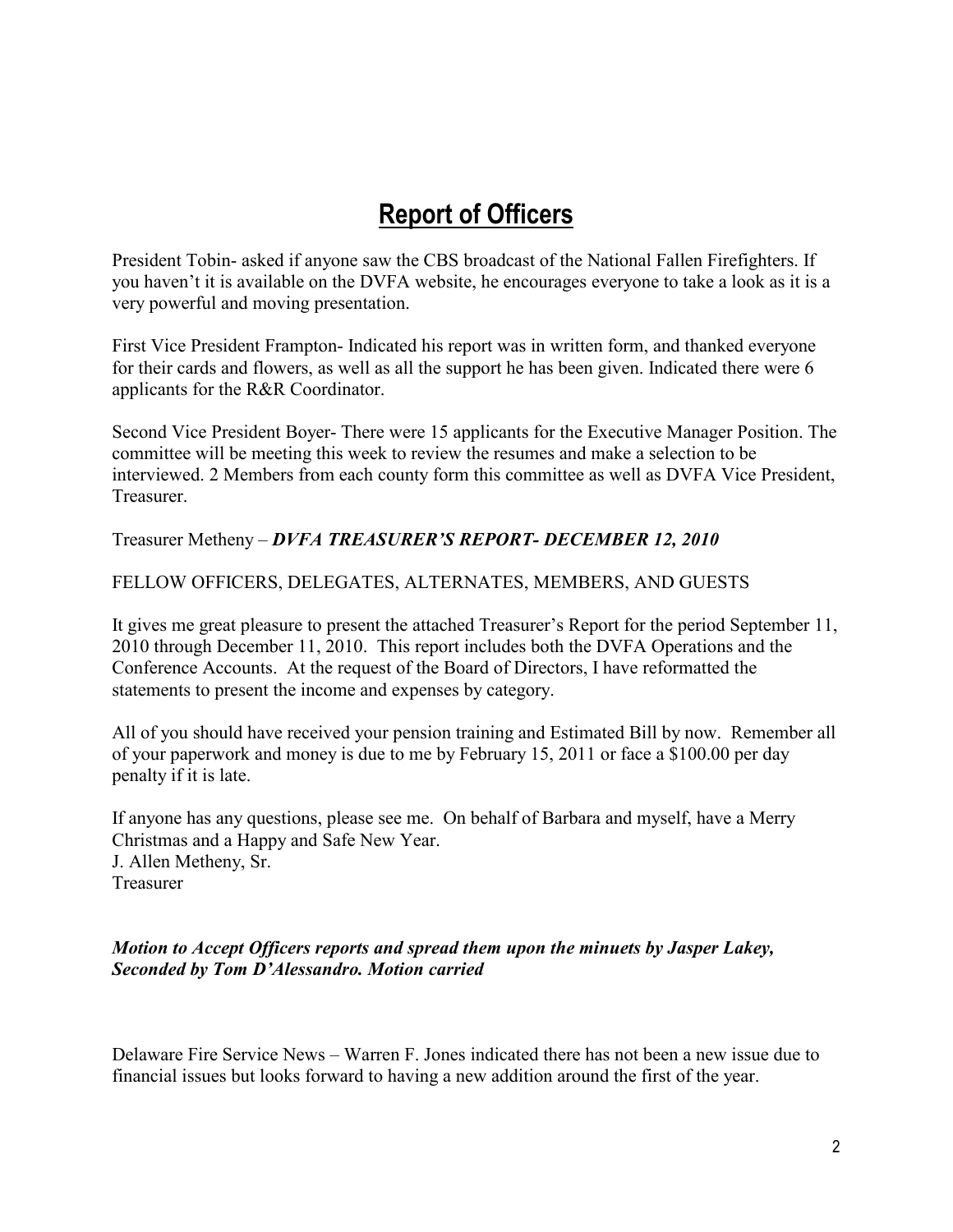# **Committee Reports**

- 1. State Fire Prevention Commission Chairman Robert Ricker, stated the next meeting will be on the  $21<sup>st</sup>$  anyone is welcome to attend.
- 2. Advisory to State Fire Marshal –Grover P. Ingle reported Fifteen fire fatalities have occurred this year in the State compared to seven in 2009. There are 2 incidents with multiple fatalities this year. A working smoke alarm was present in only two of the incidents.
	- NFPA has introduced a new program "faces of fires"
	- The OSFM continues to follow the residential sprinkler adoption process by the Building Officials and the Home Builders Association action on the same.
	- The proposed chances to the Fire Lane Regulations have been submitted to the Commission.
	- FY12 Budget- The Office of the State Fire Marshal is preparing the FY11 budget and will be seeking to maintain our current level of funding.
	- The Office of the State Fire Marshal has filled the vacant Fire Protection Specialist created by the retirement of James Bunkley and the individual who has been selected will be announced in the near future.
	- DFIRS report we still have a few companies/departments who are in arrears several months and will be working with them to have those reports submitted.
	- Delmarva Power presented the Officer of the State Fire Marshal with 70 special needs detectors for the hearing impaired through their ESPP
	- Office of the State Fire Marshal would like to wish everyone a happy and safe holiday season. We look forward to continuing working with all the officer's and Associations in 2011.

### 3. Advisory to DSFS –Robert P. Newman

Year end program report-2010

- a) Overall program student attendance is up in Fire Programs
- b) EMS Program attendance has also increased
- c) Industrial program numbers have decreased and are expect to continue to decrease
- Fire Safety trailer has been re-located to Sussex division (back of Gas pad)
	- a) Will allow for better promotion of Fire Safety programs at the Division
- The Virtual Reality Trailer has been located at the location of the Fire Safety Trailer.
	- a) To be converted to a Fire Safety Trailer
	- b) To include a mini classroom, living room, kitchen, and bedroom with escape ladder
- FY11 Budget request has been submitted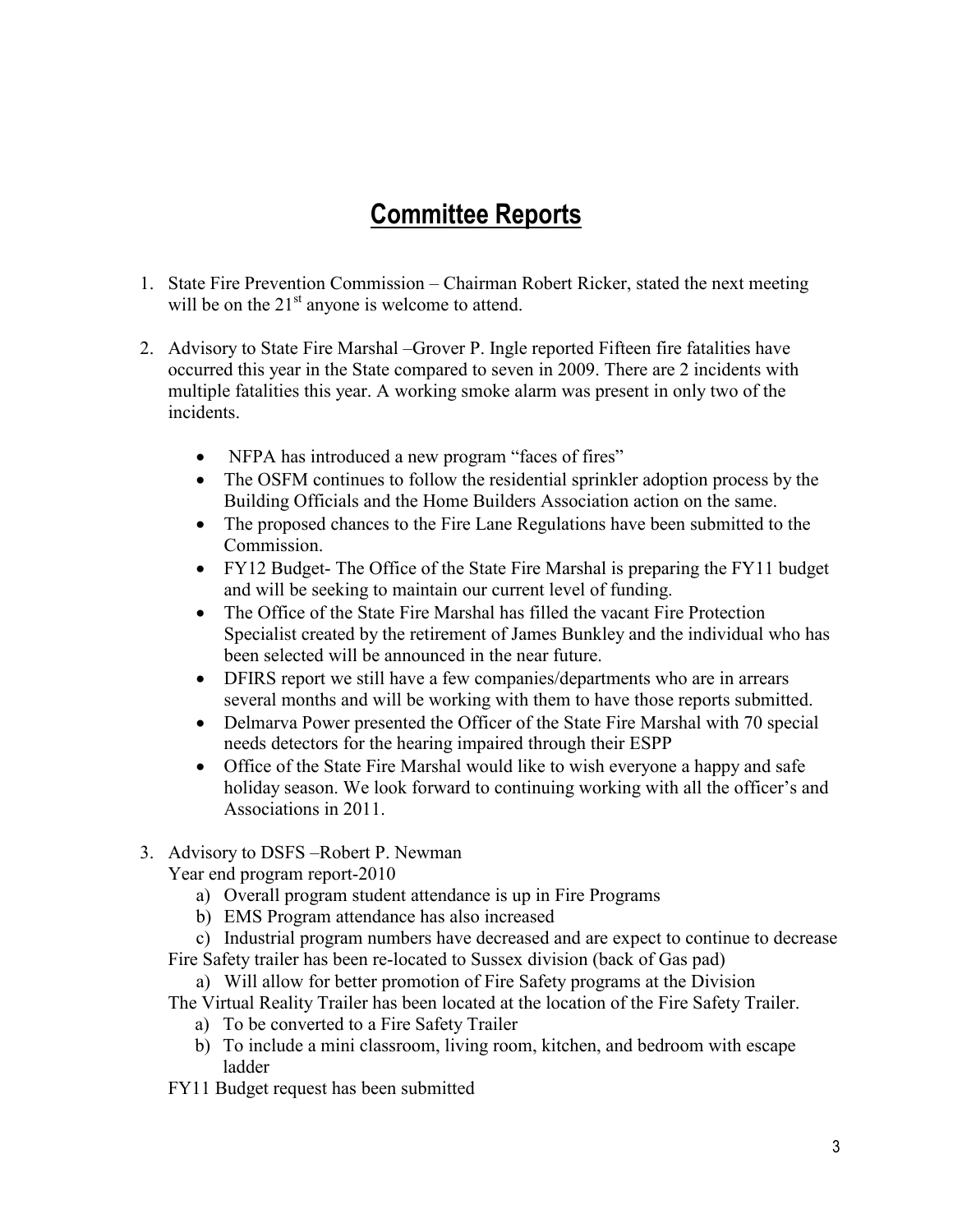- a) Includes request for additional funding for EMS programs
- New Programs for 2011
	- a) EVO Driver refresher class -3 hours at your station
	- b) Renewable Energy systems class 3 hours at your station
	- c) Updated Truck Company Operations course

Continuing the Vehicle Rescue and Hazardous Materials Response Skills at the Divisions for another year

a) Classes have run well, however the student numbers with the increase on one class have not increased overall participation.

Officer Seminar- All elected and appointed Officers- Jan 15, 2011

- a) Review of DSFS procedures and new programs
- b) Presentation on Firefighter Life Safety initiatives- Courage to be safe Ladies Aux Seminar- Jan 9, 2011- Safe Handling of Food

Merry Christmas and Happy Holidays from the staff at the Fire School

- 4. Archives Charles Emerson reported he received early training tools from the fire school and a box of pictures and supplies from the DVFA Office. He also received a hand written minute book from mutual relief. He is looking to consolidate space and re organize the display cases at the fire school to display some of the new items. He indicated in March – June, they may need some funding for the display cases.
- 5. Constitution & By Laws Lou Amabili The DVFA leadership requested that the Bylaws Committee revise the current bylaws to delete the "Executive Secretary" as a voting member of the DVFA Board of Directors and replace it with the position of "Secretary" as required by Corporate law. Further, delete the paid employee position of "Executive Secretary" and replace it as a non-voting "Executive Manager" position. The requested changes will appear in **[Bold]** type throughout the draft document to allow for these changes.

For your convenience I have outlined for you the locations of the proposed changes. Page 2: Article I, Section 1, d., Page 4: Article II, Section 1, b, c., Page 5: Article II, Section 2, a, d, e., Page 7: Article II, Section 3, a., Page 8: Article III, Section 1., Page 9: Article V, Section 2., Page 10: Article V, Section 4., Page 12: Appendix III-I.

This document is presented as the first reading of the proposed revisions with the intent to schedule the vote at the March 2011 DVFA Executive Meeting.

6. FEMA Grant (Wake up De) – Tom Mitten- Six members in attendance.

In response to report given at DVFA Conference Executive Meeting, each of the three county governments allocated \$15,000 to their county fire companies in order to allow them to purchase smoke detectors and batteries for the 2010/2011 Fall/Winter seasons.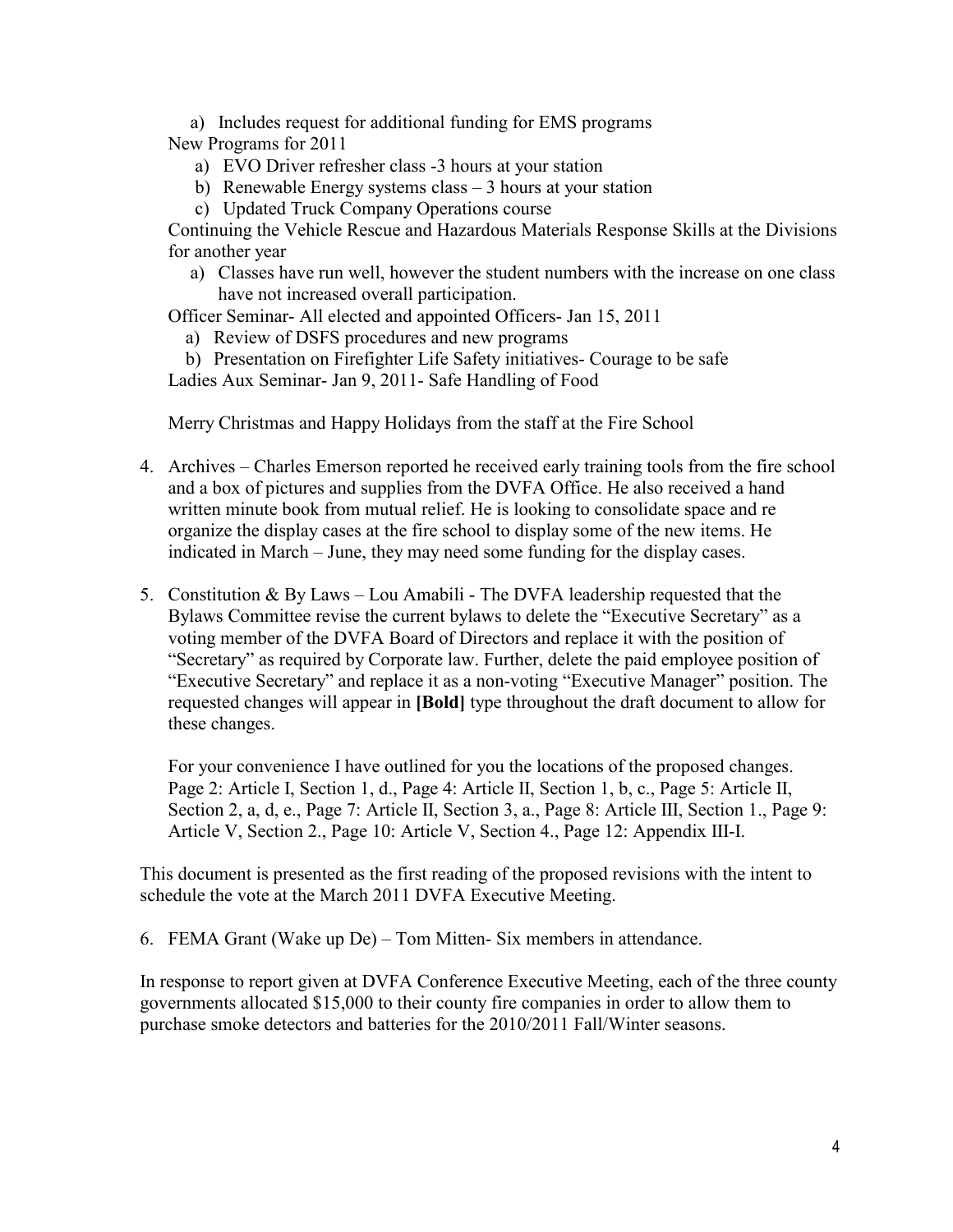Each county firefighters' association has assumed responsibility for management of these funds and directed one or more members of the WUD committee to purchase and distribute smoke detectors and batteries for their fire companies.

United Electric Co. of New Castle (with outlets statewide) has agreed to sell standard smoke detectors for \$4.50 each, with minimum purchases of 504 per order. \$5.00 each for smaller quantities.

Tri-State Battery Warehouse continues as the principal battery supplier, with a unit price of \$1.03 for 9V alkaline battery, with minimum purchases of 96 batteries per order.

The committee will look to the DVFA leadership for direction regarding applying for grant funding through AFG Fire Prevention process.

New Castle and Kent Counties continue the Carbon Monoxide detector pilot program, utilizing a PowerPoint presentation to conduct community awareness/education sessions at which CO detectors are given to those attending the sessions. This will continue until the limited remaining supply of CO detectors is exhausted.

- 7. Law & Legislative Thomas D'Alessandro 9 members attended the meeting this morning the foundation of the meeting was about the draft standards.
- 8. Life Safety Guy Hudson- All matching fund requests are due in by January 23st. All information is available on the DVFA Website. The Fire Prevention awards program will be Jan 16<sup>th</sup> at Hartly Fire Company, meal will be spaghetti and meatballs and salad. All are welcome starts at 2pm.
- 9. Permanent Memorial John Porter

As you know the Permanent Memorial Committee is delegated with the responsibility of assuring the monument is maintained in an appropriate manner. In addition, that the names of all the deceased members lost in the line of duty are properly and correctly engraved in the appropriate location on the monument. And as in the past as recently as 1997 when a name was found to be incorrect the correct name was added to the monument.

- 10. Scholarship Robert Powell stated the 2011 scholarship application is available on the DVFA website. Due date for applications are March 31, 2011
- 11. Governmental Affairs Committee Robert Sutton stated they met in early November. There is currently progress with the PowerPoint presentation to present to congress again this year.

Recognition of Past Presidents  $-1<sup>st</sup>$  Vice President Tobin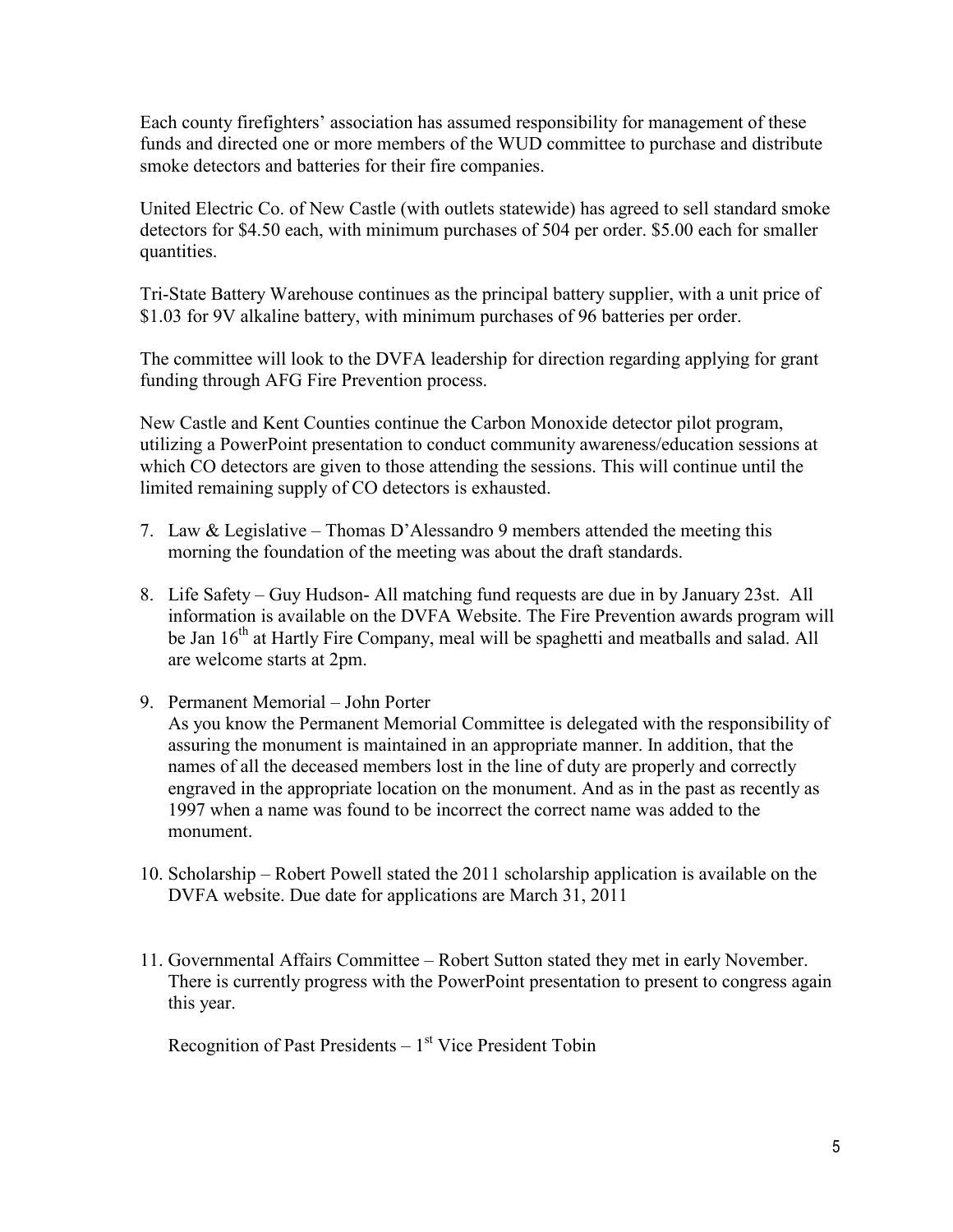# **Affiliated Organizations/ Agency Representatives**

Ladies' Auxiliary: - Janice Marvel, President thanked the Officers and introduced the list of ladies auxiliary state and county officers and guests who attended the DVFA Executive meeting on December 12, 2010.

Janice Marvel, President, LA DVFA, Ann Marie Krystopolski, 1st VP, LA DVFA Penny Rodimak, 2nd VP, LA DVFA, Jane Williams, Secretary, LA DVFA Kim Figgs, Treasurer, LA DVFA and Treasurer, Ladies Aux., Sussex County VFA Lois Pearson, President, LA Sussex County VFA, Joyce Figgs, PSP, LA DVFA Karen Workman, PP, LA SCVFA, Susie Morris, PP, LA SCVFA Ginny Yeager, President, Ladies Aux., New Castle County VFA, Karen Barlow, 1st VP, Ladies Aux., New Castle County VFA, Joanne Tulowski, PSP LA DVFA, Pat McCall, PSP, LA DVFA, Barbara Metheny, PSP, LA DVFA

State Fire Chiefs: Doug Butler, President stated the next meeting will be on January 27, 2011 at Cranston Heights.

State Fire Police: Ken Tull, President – no report

State Ambulance Association: Robert Jones, President indicated that EDIN and Dimes are currently on hold. He also introduced the officers he had present, PP P.J. Gosch and Michael McMichael. He also recognized all Past Presidents.

DVFA Foundation: Steve Austin, Chairman informed that the foundation has received a Grant from the Mid Del Foundation in the amount of 5,000 for scholarships.

# **Communications**

The following (10) Ten communications were received and are summarized by the Corresponding Secretary: **none needing any action.**

- Letter from LADVFA Hall of Recognition Chairman, indicating 2010 Inductee's.
- Letter from Mid- Del Charitable Foundation indicating our organization has been selected to receive a grant for Scholarships.
- Copy of from Secretary Schiliro, thanking Jim Cubbage for his dedicated service to Delaware's Public Safety Professionals
- Letter from Kent County Department of Finance indicating we have the opportunity to apply for the community service grant.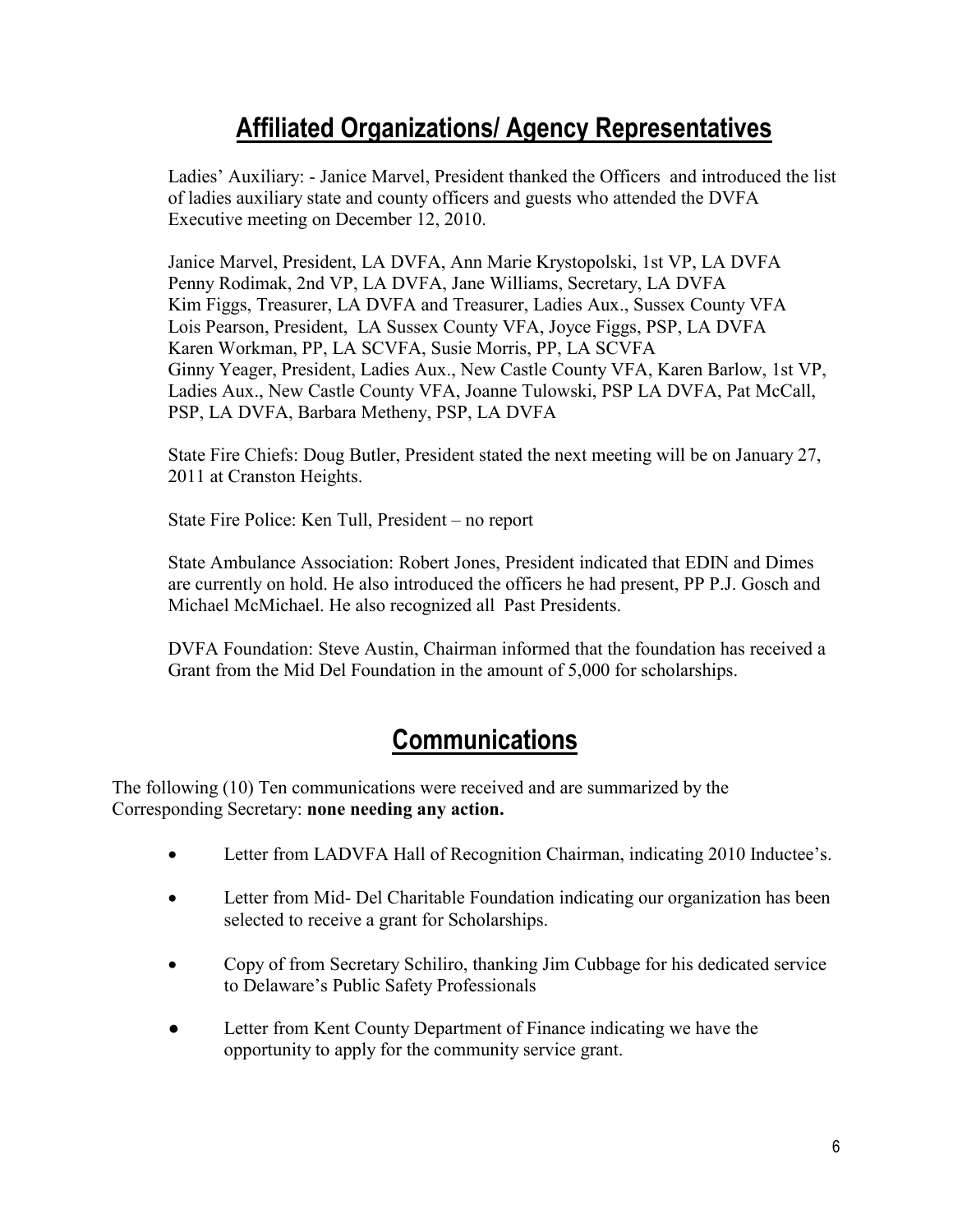- Letter from Dylan Lucius Fox, thanking the DVFA for the scholarship he was awarded.
- Letter from Millville Fire Company indicating Changes to Delegates and Alternates
- Letter from Harrington Fire Company indicating Changes to Delegates and Alternates
- Letter from Volunteer Hose Fire Company indicating Changes to Delegates and Alternates
- 2 Christmas Cards

*Motion to accept communications by Richard Perillo, seconded by George Pyott. Motion Carried* 

# **OLD BUSINESS**

None reported

### **NEW BUSINESS**

Motion by Harold Brode to table the standards legislation until March. Seconded by Bob Yerkes, motion carried.

Motion by John Porter and seconded by Richard Perillo, to add the correct spelling of Edward R. Naumann from Christiana Fire Company to the Monument. Motion carried.

# **PAYMENT OF BILLS**

Treasurer Metheny read bills.

| <b>Name</b>                   | Memo                    | Amount      |
|-------------------------------|-------------------------|-------------|
| Operating                     |                         |             |
| VOIDED CHECK NOS. 3867 - 3880 |                         |             |
| WILMINGTON TRUST CO. TAXES    | <b>TAXES AUGUST '10</b> | $-1,888.20$ |
| JAMES L. CUBBAGE, JR.         | <b>EXPENSE REIMB</b>    | $-833.84$   |
| SELECTIVE INSURANCE           | OFFICER BOND INSURANCE  | $-297.00$   |
| <b>SUSSEX PRINTING</b>        | PRINTING- PACKETS       | $-2,700.15$ |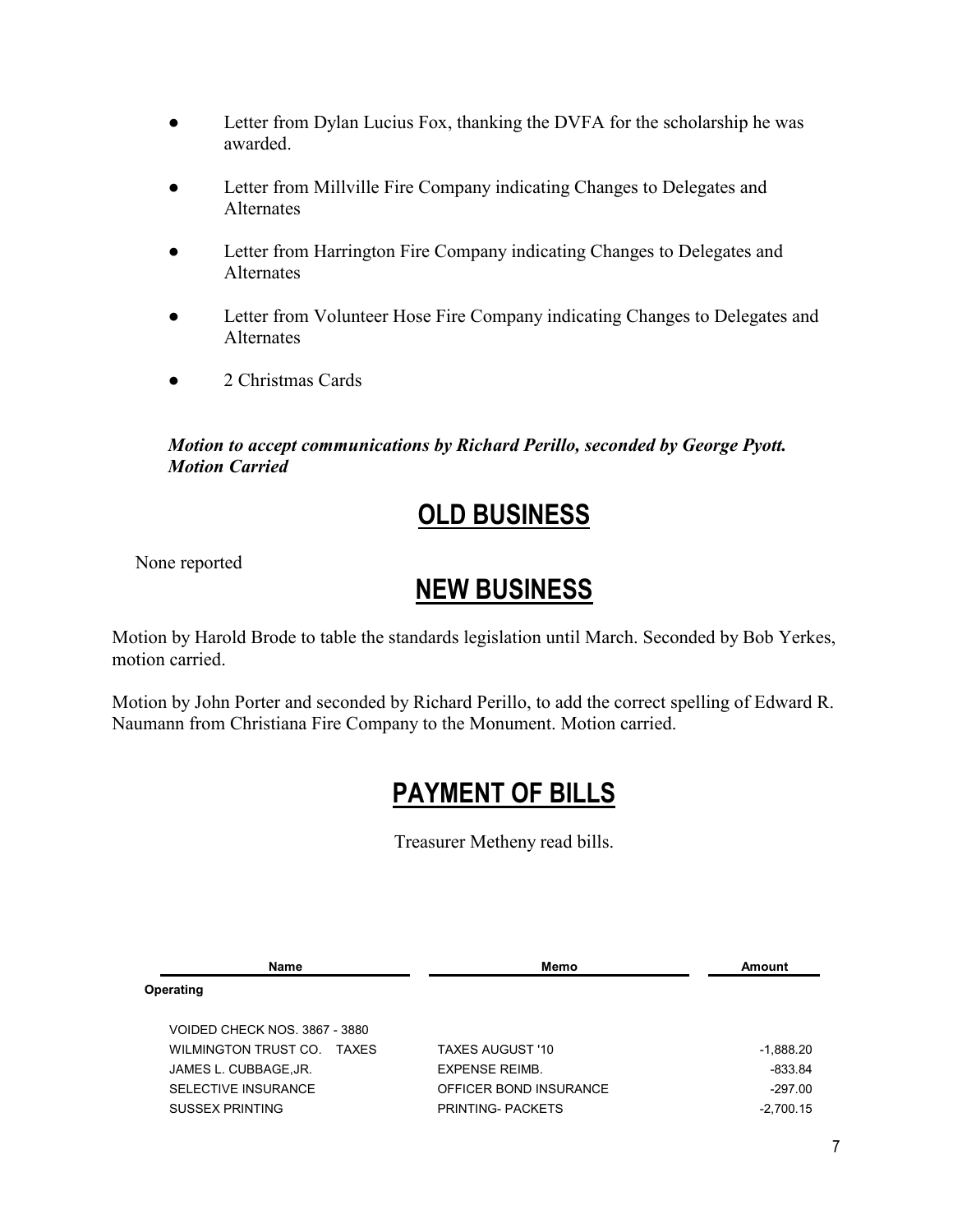| ROGERS SIGNS                                     | <b>INV. 28195</b>                              | $-170.00$    |
|--------------------------------------------------|------------------------------------------------|--------------|
| <b>VERIZON</b>                                   | AIR CARD                                       | -40.01       |
| AT & T                                           | SEPT 10 BILL                                   | $-24.03$     |
| JAMES L. CUBBAGE, JR.                            | P/R AUGUST 2010                                | $-3,185.15$  |
| JAMES L. CUBBAGE, JR.                            | RETIREMENT PAYOUT                              | $-24,282.88$ |
| <b>MELISSA KISER</b>                             | 08-30-10 - 09-12-10 P/R                        | $-1,058.11$  |
| <b>STEVE AUSTIN</b>                              | <b>POSTAGE</b>                                 | $-34.32$     |
| <b>M &amp; M TROPHIES</b>                        | PINS/PLAQUES                                   | $-1,443.50$  |
| WILMINGTON TRUST CO. VISA                        | <b>VISA PAYMENT</b>                            | $-721.65$    |
| <b>ADSTRATEGIES</b>                              | <b>ACCT. DVF - MEDIA ADS</b>                   | $-13,707.35$ |
| CANNON FINANCIAL SERVICES                        | COPIER SERVICE - INV. 10279954                 | $-259.51$    |
| M.R. KISER                                       | <b>CLEANING</b>                                | -75.00       |
| <b>VERIZON</b>                                   | OFFICE PHONE                                   | $-227.39$    |
| COMCAST CABLEVISION                              | <b>OCTOBER SERVICE</b>                         | $-89.00$     |
| <b>M &amp; M TROPHIES</b><br>RHETT RUGGERIO GOV. | NEW BADGES-OFFICER<br>R&R COORDINATOR SERVICES | $-400.00$    |
| RELATIONS.LLC                                    | AUG/SEPT.                                      | $-825.00$    |
| <b>VOIDED CHECK</b>                              | <b>VOIDED CHECK</b>                            | 0.00         |
| <b>MELISSA KISER</b>                             | 09-13-10 - 09-24-10 P/R                        | $-1,329.68$  |
| <b>FARLEY PRINTING</b>                           | <b>R&amp;R NEWSLETTER</b>                      | $-1,250.00$  |
| DIVISION OF REVENUE                              | P/R TAXES JUKY-SEPT '10                        | $-2,266.99$  |
| WILMINGTON TRUST CO. TAXES                       | <b>TAXES SEPTEMBER '10</b>                     | $-12,521.06$ |
| <b>VERNON INGRAM</b>                             | OCT - DEC. 2010 RENT                           | $-1,425.00$  |
| DAVID L. BONAR                                   | SERVICE - JUL - SEPT. 2010                     | $-1,500.00$  |
| <b>GOODEN'S FLORAL SHOP</b>                      | <b>CLARK ARRANGEMENT</b>                       | $-79.95$     |
| <b>MELISSA KISER-PC</b>                          | TO ESTABLISH A PETTY CASH FUND                 | $-50.00$     |
| JAMES L. CUBBAGE, JR.                            | <b>EXPENSES-FALL MEETING</b>                   | $-39.30$     |
| <b>VERIZON</b>                                   | <b>FIRE LINE</b>                               | $-40.01$     |
| <b>MELISSA KISER</b>                             | 09-27-10 - 10-08-10 P/R                        | $-1,117.64$  |
| WILMINGTON TRUST CO. VISA                        | <b>VISA PAYMENT</b>                            | $-1,755.38$  |
| JOHN F. BRADY, ESQ.                              | SERVICES RENDER REF. EXEC. SECT.               | $-1,600.00$  |
| <b>CANNON FINANCIAL SERVICES</b>                 | COPIER SERVICE - INV. 10366180                 | $-259.51$    |
| AT & T                                           | OCT 10 BILL                                    | $-24.18$     |
| M.R. KISER                                       | <b>CLEANING</b>                                | $-125.00$    |
| <b>MELISSA KISER</b>                             | 10-11-10 - 10-22-10 P/R                        | $-911.36$    |
| <b>VERIZON</b>                                   | OFFICE PHONE                                   | $-203.71$    |
| <b>COMCAST CABLEVISION</b>                       | NOVEMBER SERVICE                               | -89.00       |
| ROGERS GRAPHICS, INC.                            | INV. 28410                                     | $-150.00$    |
| WILMINGTON TRUST CO. TAXES                       | TAXES OCTOBER '10                              | $-997.70$    |
| <b>MELISSA KISER</b>                             | 10-25-10 - 11-5-10 P/R                         | $-1,142.60$  |
| AT&T                                             | NOV 10 BILL                                    | $-23.88$     |
| <b>VERIZON</b>                                   | AIR CARD                                       | -40.01       |
| STATE OF DELAWARE                                | SUBSCRIPTION SERVICE-LEG. COUNCIL              | -275.00      |
| <b>HOSTING.COM</b>                               | INV. NO. 1640846-04                            | $-19.95$     |
| M.R. KISER                                       | <b>CLEANING</b>                                | $-100.00$    |
| WILMINGTON TRUST CO. VISA                        | <b>VISA PAYMENT</b>                            | -577.07      |
| <b>CANNON FINANCIAL SERVICES</b>                 | <b>COPIER SERVICE - INV. 10503225</b>          | -259.51      |
| <b>VERIZON</b>                                   | OFFICE PHONE                                   | $-215.13$    |
| COMCAST CABLEVISION                              | DECEMBER SERVICE                               | $-89.00$     |
| <b>MELISSA KISER</b>                             | 11-8-10 - 11-19-10 P/R                         | $-1,161.36$  |
| <b>VERIZON</b>                                   | 800 FIRE LINE                                  | $-40.01$     |
|                                                  |                                                |              |